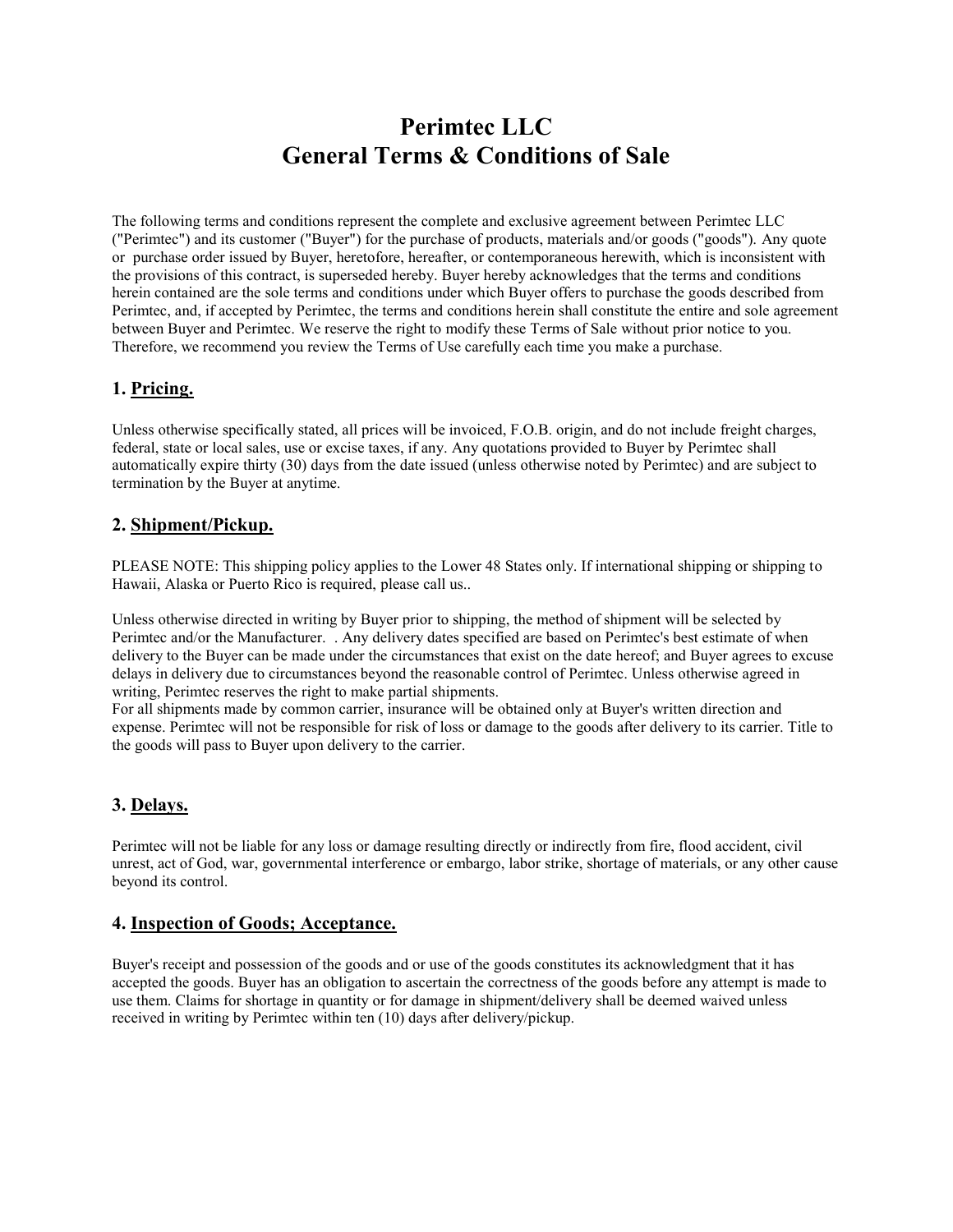# **5. Returned Goods Policy and Procedure**

In the event that the Buyer desires to return a purchased product, the following outlines Perimtec's procedure regarding returns. Buyer must make a written request to Perimtec outlining the nature and purpose of the return. Perimtec will review the request and will either authorize or deny the return.. Authorized returns should be shipped (freight prepaid) or dropped off at one of Perimtec's locations. Upon receipt and inspection, Perimtec will issue the appropriate credit to the customer. All returns are subject to the following terms and conditions:

- **a.** All standard product items are available for full refund, less shipping and restocking charges, unless specially fabricated.
- **b.** Any product that is considered special fabrication is not returnable and therefore not refundable, unless the product is damaged or not built as ordered. This includes, but is not limited to, special colors, sizes, and customized work of any kind.
- **c.** Written authorization must be obtained from Perimtec prior to returning any merchandise.
- **d.** Returned merchandise must be in resalable condition, in the original packaging. Perimtec will not accept return of, nor issue credit for, any incorrect goods that bear the appearance of having been used in any way, totally, or in part or goods that are not considered resalable.
- **e.** Perimtec reserves the right to inspect all returned merchandise and issue final determination as to its condition.
- **f.** Credit will be issued based on the combination of 1) the product invoice price (less a 15% restocking charge) and 2) applicable sales tax, if any. Freight costs will only be credited to the customer if Perimtec determines that the return is based on an error by Perimtec.
- **g.** Merchandise must be returned to Perimtec within 30 days from the date of issue of the Returned Goods Authorization Number.

## **6. Warranty.**

- **a.** Perimtec distributes many manufacturer's products. Buyer is required to determine directly from the manufacturer's tests, or from its own tests, the suitability of these materials for their application and shall be guided by the results of such tests. ALL APPLICABLE WARRANTIES ARE PROVIDED BY THE MANUFACTURER AND A COPY OF THE MANUFACTURER'S WARRANTY WILL BE PROVIDED BY PERIMTEC UPON WRITTEN REQUEST. IT IS THE BUYER'S SOLE RESPONSIBILITY TO DETERMINE SUFFICIENCY OF THE APPLICABLE MANUFACTURER'S PRODUCT WARRANTY.
- **b.** THE WARRANTIES SET FORTH HEREIN ARE EXCLUSIVE AND IN LIEU OF ANY OTHER WARRANTIES, EXPRESS OR IMPLIED, WHICH ARE HEREBY DISCLAIMED AND EXCLUDED BY PERIMTEC. PERIMTEC MAKES NO WARRANTIES, COVENANTS, OR REPRESENTATIONS, EITHER EXPRESS OR IMPLIED, BEYOND THOSE EXPRESSLY SET FORTH HEREIN. THERE IS NO WARRANTY OF MERCHANTABILITY AND THERE ARE NO WARRANTIES OF FITNESS FOR ANY PARTICULAR PURPOSE OR USE. NO REPRESENTATIONS OF FITNESS FOR ANY PARTICULAR PURPOSE SHALL BE IMPLIED FROM SPECIFICATIONS, IF ANY, SET FORTH HEREIN, OR BY THE NATURE OF THE GOODS.
- **c.** In any event any potential liability of Perimtec shall be limited to an obligation to replace or repair such goods or to provide a credit adjustment, as Perimtec may in its sole discretion deem appropriate. IN NO EVENT SHALL SELLER SHALL BE LIABLE TO BUYER FOR ANY LOST PROFITS OR OTHER ECONOMIC LOSS OF BUYER, OR ANY DIRECT, INDIRECT, SPECIAL, CONSEQUENTIAL, INCIDENTAL OR OTHER SIMILAR DAMAGE ARISING OUT OF ANY BREACH OF THIS AGREEMENT BY SELLER OR ANY OBLIGATION OF SELLER PURSUANT TO THIS AGREEMENT OR THE FAILURE OF THE GOODS TO PERFORM IN ANY PARTICULAR MANNER. **EXCEPTION:** IN CERTAIN STATES, THE LAW MAY NOT ALLOW US TO LIMIT IMPLIED WARRANTIES OR EXCLUDE LIABILITY FOR "INCIDENTIAL" OR "CONSEQUENTIAL" DAMAGES, SO THE ABOVE LIMITATIONS MAY NOT APPLY.